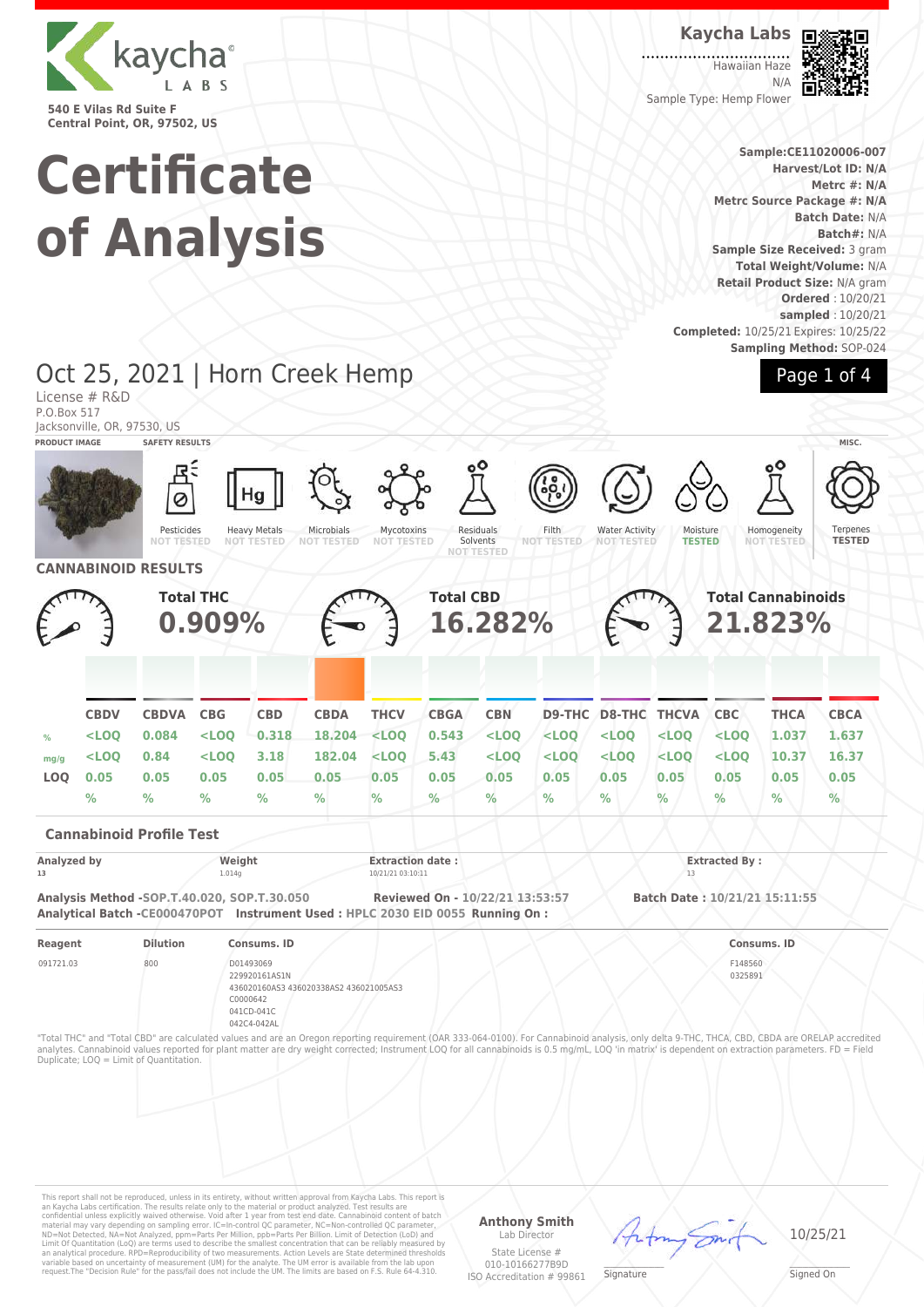

**Kaycha Labs**

Hawaiian Haze N/A Sample Type : Hemp Flower



**540 E Vilas Rd Suite F Central Point, OR, 97502, US**

# **Certificate of Analysis**

#### **Horn Creek Hemp**

P.O.Box 517 Jacksonville, OR, 97530, US **Telephone:**(541) 261-4900 **Email:** sales@horncreekhemp.com **License #:**R&D

**Sample :CE11020006-007 Harvest/LOT ID:N/A Batch# :**N/A **Sampled :** 10/20/21 **Ordered :** 10/20/21

**Sample Size Received : 3 gram Total Weight/Volume :**N/A **Completed :** 10/25/21**Expires:** 10/25/22 **Sample Method :** SOP-024

Page 2 of 4

## **Terpenes TESTED**

| <b>Terpenes</b>                                    | LOQ(mg/g) | Result (mg/g) | Result | <b>Terpenes</b>                                                         | LOQ(mg/g)              | Result      | <b>Result</b>                                                                                                                                                                 |
|----------------------------------------------------|-----------|---------------|--------|-------------------------------------------------------------------------|------------------------|-------------|-------------------------------------------------------------------------------------------------------------------------------------------------------------------------------|
| <b>TRANS-CARYOPHYLLENE</b>                         | 0.08      | 5.916         |        |                                                                         |                        | (mg/g)      |                                                                                                                                                                               |
| (1R)-ENDO-(+)-FENCHYL ALCOHOL                      | 0.08      | 0.121         |        | <b>TERPINOLENE</b>                                                      | 0.08                   | $<$ LOQ     |                                                                                                                                                                               |
| <b>CAMPHOR</b>                                     | 0.08      | $<$ LOQ       |        | LINALOOL                                                                | 0.08                   | 0.34        |                                                                                                                                                                               |
| $(1R)-(+)$ -CAMPHOR                                | 0.08      | $<$ LOQ       |        | <b>GERANIOL</b>                                                         | 0.08                   | $<$ LOQ     |                                                                                                                                                                               |
| $(15)-(-)$ -CAMPHOR                                | 0.08      | $<$ LOQ       |        | <b>GAMMA-TERPINENE</b>                                                  | 0.08                   | $<$ LOQ     |                                                                                                                                                                               |
| HEXAHYDROTHYMOL (L-MENTHOL)                        | 0.08      | $<$ LOQ       |        | <b>EUCALYPTOL</b>                                                       | 0.08                   | $<$ LOQ     |                                                                                                                                                                               |
| <b>TERPINEOL</b>                                   | 0.08      | 0.147         |        | (-)-ALPHA-BISABOLOL                                                     | 0.08                   | 0.828       | Е                                                                                                                                                                             |
| <b>NEROL</b>                                       | 0.08      | $<$ LOQ       |        | (-)-ISOPULEGOL                                                          | 0.08                   | $<$ LOQ     |                                                                                                                                                                               |
| (+)-PULEGONE                                       | 0.08      | $<$ LOQ       |        | (-)-CARYOPHYLLENE                                                       | 0.08                   | 0.195       |                                                                                                                                                                               |
| <b>GERANYL ACETATE</b>                             | 0.08      | $<$ LOQ       |        | OXIDE                                                                   |                        |             |                                                                                                                                                                               |
| <b>ALPHA-CEDRENE</b>                               | 0.08      | $<$ LOQ       |        | <b>ISOBORNEOL</b>                                                       | 0.08                   | $<$ LOQ     |                                                                                                                                                                               |
| ALPHA-HUMULENE                                     | 0.08      | 2.619         |        | <b>CAMPHENE</b>                                                         | 0.08                   | 0.082       |                                                                                                                                                                               |
| <b>VALENCENE</b>                                   | 0.08      | $<$ LOQ       |        |                                                                         |                        |             |                                                                                                                                                                               |
| <b>ALPHA FARNESENE</b>                             | 0.02      | 0.898         |        |                                                                         |                        |             |                                                                                                                                                                               |
| <b>BETA FAMESENE</b>                               | 0.059     | 3.01          |        | ◎<br><b>Terpenes</b>                                                    |                        |             | <b>TESTED</b>                                                                                                                                                                 |
| <b>CIS-NEROLIDOL</b>                               | 0.08      | $<$ LOQ       |        |                                                                         |                        |             |                                                                                                                                                                               |
| <b>TRANS-NEROLIDOL</b>                             | 0.08      | 0.179         |        |                                                                         |                        |             |                                                                                                                                                                               |
| <b>GUAIOL</b>                                      | 0.02      | 0.54          |        | Analyzed by<br>Weight                                                   | <b>Extraction date</b> |             | <b>Extracted By</b>                                                                                                                                                           |
| $(+)$ -CEDROL                                      | 0.08      | $<$ LOO       |        | $12\,$<br>1014q                                                         | 10/21/21 03:10:26      |             | 12                                                                                                                                                                            |
| <b>BETA-PINENE</b>                                 | 0.08      | 1.116         |        | Analysis Method -SOP.T.40.090                                           |                        |             |                                                                                                                                                                               |
| <b>FENCHONE</b>                                    | 0.08      | $<$ LOO       |        | Analytical Batch - CE000471TER<br>Instrument Used: GCMS-QP2020 EID:0170 |                        |             | Reviewed On - 10/22/21 13:57:42                                                                                                                                               |
| <b>ALPHA-TERPINENE</b>                             | 0.08      | $<$ LOQ       |        | Running On: 10/21/21 15:24:58                                           |                        |             |                                                                                                                                                                               |
| <b>SABINENE HYDRATE</b>                            | 0.08      | $<$ LOQ       |        | Batch Date: 10/21/21 15:19:33                                           |                        |             |                                                                                                                                                                               |
| BETA.-OCIMENE, CIS-OCIMENE                         | 0.012     | 0.054         |        | Reagent                                                                 | <b>Dilution</b>        | Consums, ID |                                                                                                                                                                               |
| <b>TRANS-.BETA.-OCIMENE</b>                        | 0.067     | $<$ LOQ       |        |                                                                         | 80                     |             |                                                                                                                                                                               |
| $(R)-(+)$ -LIMONENE                                | 0.08      | 1.003         |        |                                                                         |                        |             |                                                                                                                                                                               |
| $(1S)-(+)$ -3-CARENE                               | 0.08      | $<$ LOO       |        |                                                                         |                        |             | Terpenoid profile screening is performed using GC-MS with Liquid Injection (Gas Chromatography - Mass Spectrometer) using Method<br>SOP:T.40.091 Terpenoid Analysis Via GC-MS |
| P-MENTHA-1,5-DIENE (ALPHA-<br><b>PHELLANDRENE)</b> | 0.08      | $<$ LOQ       |        |                                                                         |                        |             |                                                                                                                                                                               |
| <b>BETA-MYRCENE</b>                                | 0.08      | 8.363         |        |                                                                         |                        |             |                                                                                                                                                                               |
| <b>SABINENE</b>                                    | 0.08      | $<$ LOQ       |        |                                                                         |                        |             |                                                                                                                                                                               |
| <b>A-PINENE</b>                                    | 0.08      | 3.179         |        |                                                                         |                        |             |                                                                                                                                                                               |
| Total (mg/g)                                       | 28.59     |               |        |                                                                         |                        |             |                                                                                                                                                                               |

This report shall not be reproduced, unless in its entirety, without written approval from Kaycha Labs. This report is<br>an Kaycha Labs certification. The results relate only to the material or product analyzed. Test results

#### **Anthony Smith** Lab Director

State License # 010-10166277B9D the

10/25/21

ISO Accreditation # 99861 **Signature** 

\_\_\_\_\_\_\_\_\_\_\_\_\_\_\_\_\_\_\_ Signed On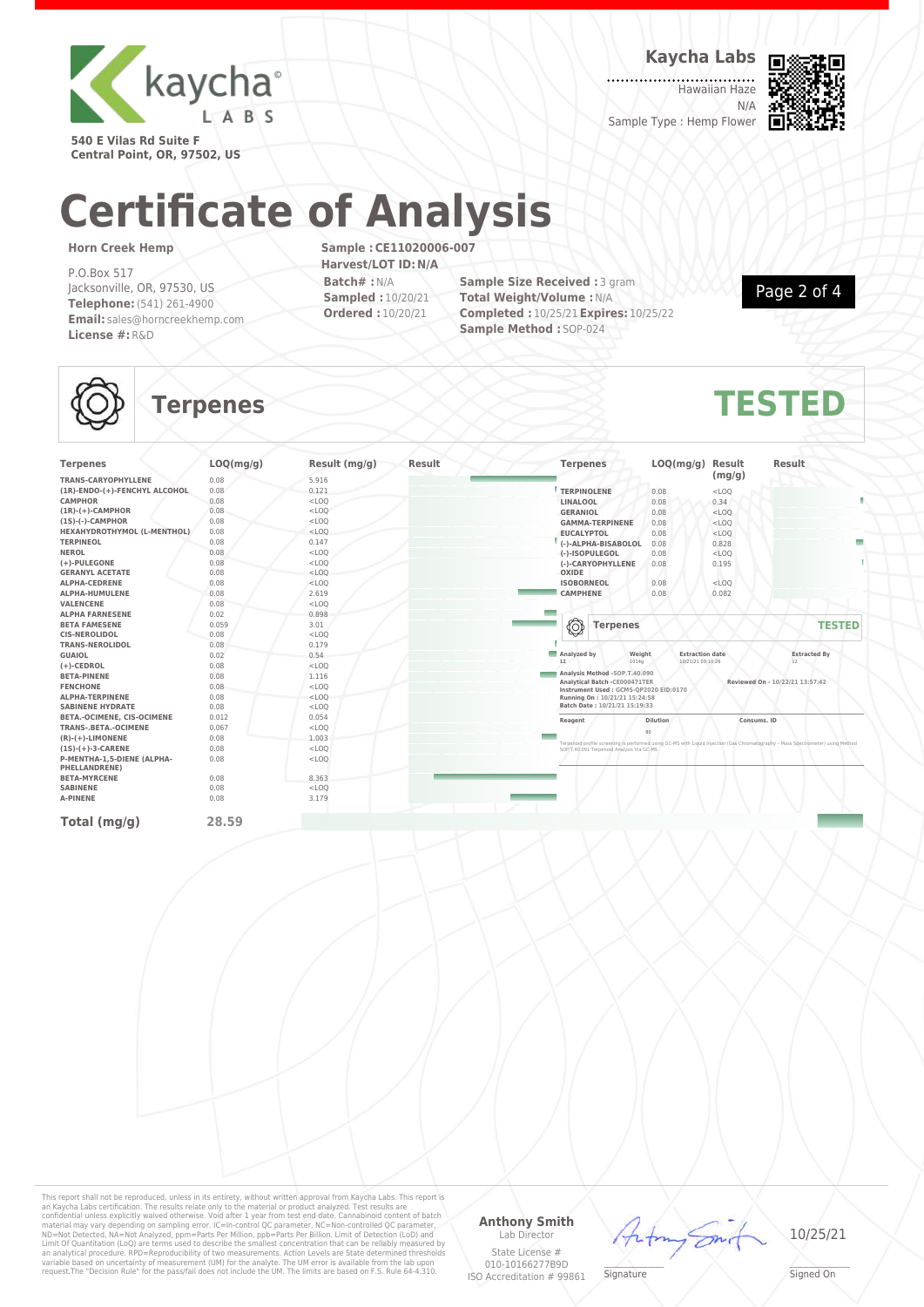

**Kaycha Labs**

. . . . . . . . . . . . . . Hawaiian Haze N/A Sample Type : Hemp Flower



**540 E Vilas Rd Suite F Central Point, OR, 97502, US**

## **Certificate of Analysis**

#### **Horn Creek Hemp**

P.O.Box 517 Jacksonville, OR, 97530, US **Telephone:**(541) 261-4900 **Email:** sales@horncreekhemp.com **License #:**R&D

**Sample :CE11020006-007 Harvest/LOT ID:N/A Batch# :**N/A **Sampled :** 10/20/21 **Ordered :** 10/20/21

**Sample Size Received : 3 gram Total Weight/Volume :**N/A **Completed :** 10/25/21**Expires:** 10/25/22 **Sample Method :** SOP-024





## **Moisture TESTED**

| Analyte                                                                 | <b>Analyzed</b><br>bv | <b>Weight Ext.</b>              | date                          |  |  | LOQ A.L Result |
|-------------------------------------------------------------------------|-----------------------|---------------------------------|-------------------------------|--|--|----------------|
| MOISTURE CONTENT 13                                                     |                       |                                 | 1.684g 10/21/21 0% 15% 12.77% |  |  |                |
| <b>Analysis Method -</b><br>SOP.T.40.011                                |                       |                                 | Batch Date: 10/21/21 15:24:02 |  |  |                |
| <b>Analytical Batch -</b><br><b>CE000472MOI</b>                         |                       | Reviewed On - 10/22/21 07:42:23 |                               |  |  |                |
| Instrument Used: Sartorius Moisture Content Analyzer MA-160 EID<br>0164 |                       |                                 |                               |  |  |                |

This report shall not be reproduced, unless in its entirety, without written approval from Kaycha Labs. This report is<br>an Kaycha Labs certification. The results relate only to the material or product analyzed. Test results

#### **Anthony Smith** Lab Director

State License # 010-10166277B9D ISO Accreditation # 99861  $44$ 

**Signature** 

\_\_\_\_\_\_\_\_\_\_\_\_\_\_\_\_\_\_\_ Signed On

10/25/21